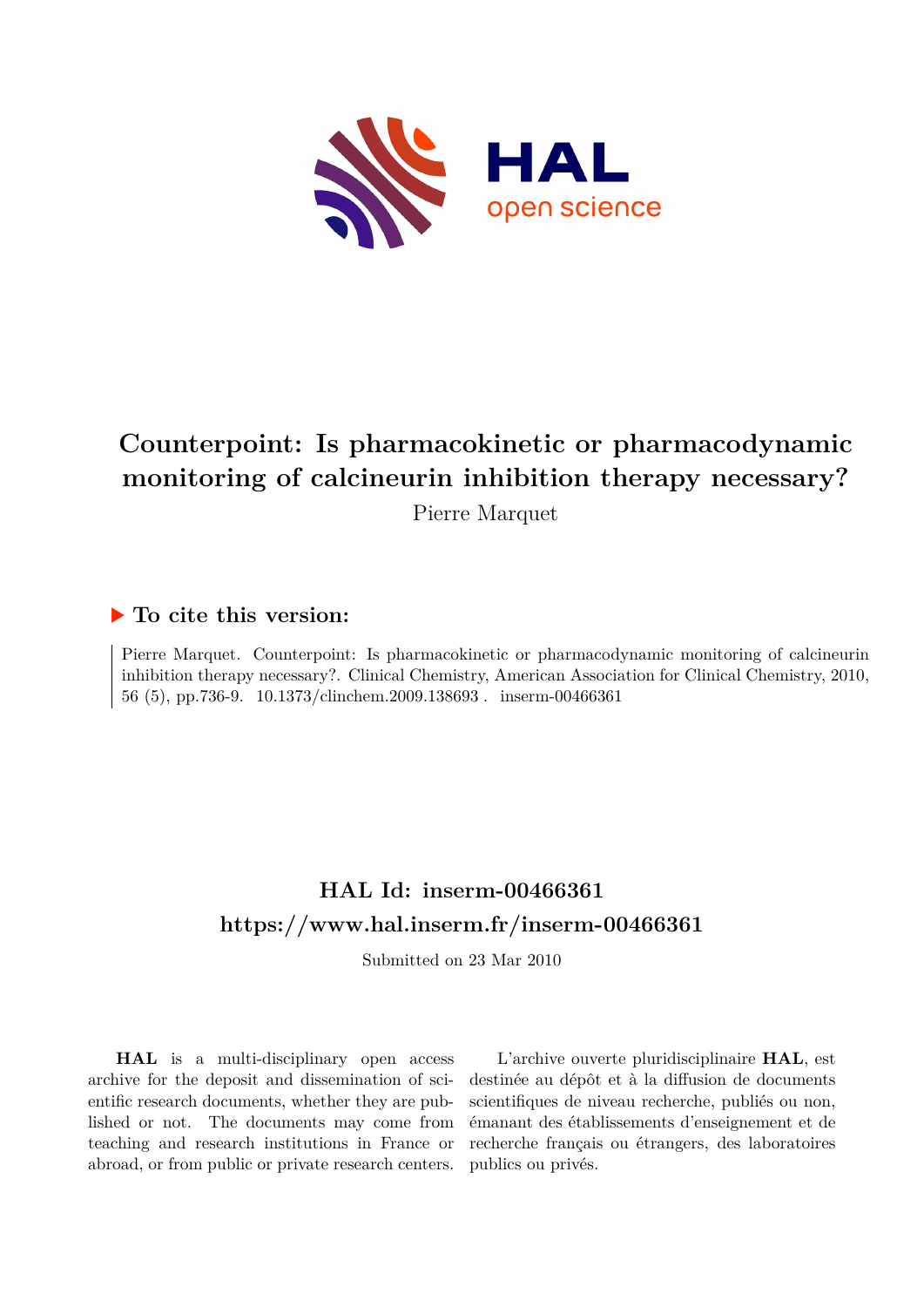# **Counterpoint: Is Pharmacokinetic or Pharmacodynamic Monitoring of Calcineurin Inhibition Therapy Necessary?**

Pierre Marquet<sup>1,2,3</sup>

<sup>1</sup>INSERM U850, Limoges, France

<sup>2</sup>University of Limoges, laboratory of clinical pharmacology, Limoges, France

<sup>3</sup>CHU Limoges, Department of Pharmacology-Toxicology, Limoges, France

Address:

CHU Limoges,

Service de Pharmacologie-Toxicologie-Pharmacovigilance,

2 avenue Martin-Luther King,

87042 Limoges cedex.

Tel. +33 555 05 60 17

Fax +33 555 05 61 62

E-mail : pierre.marquet@unilim.fr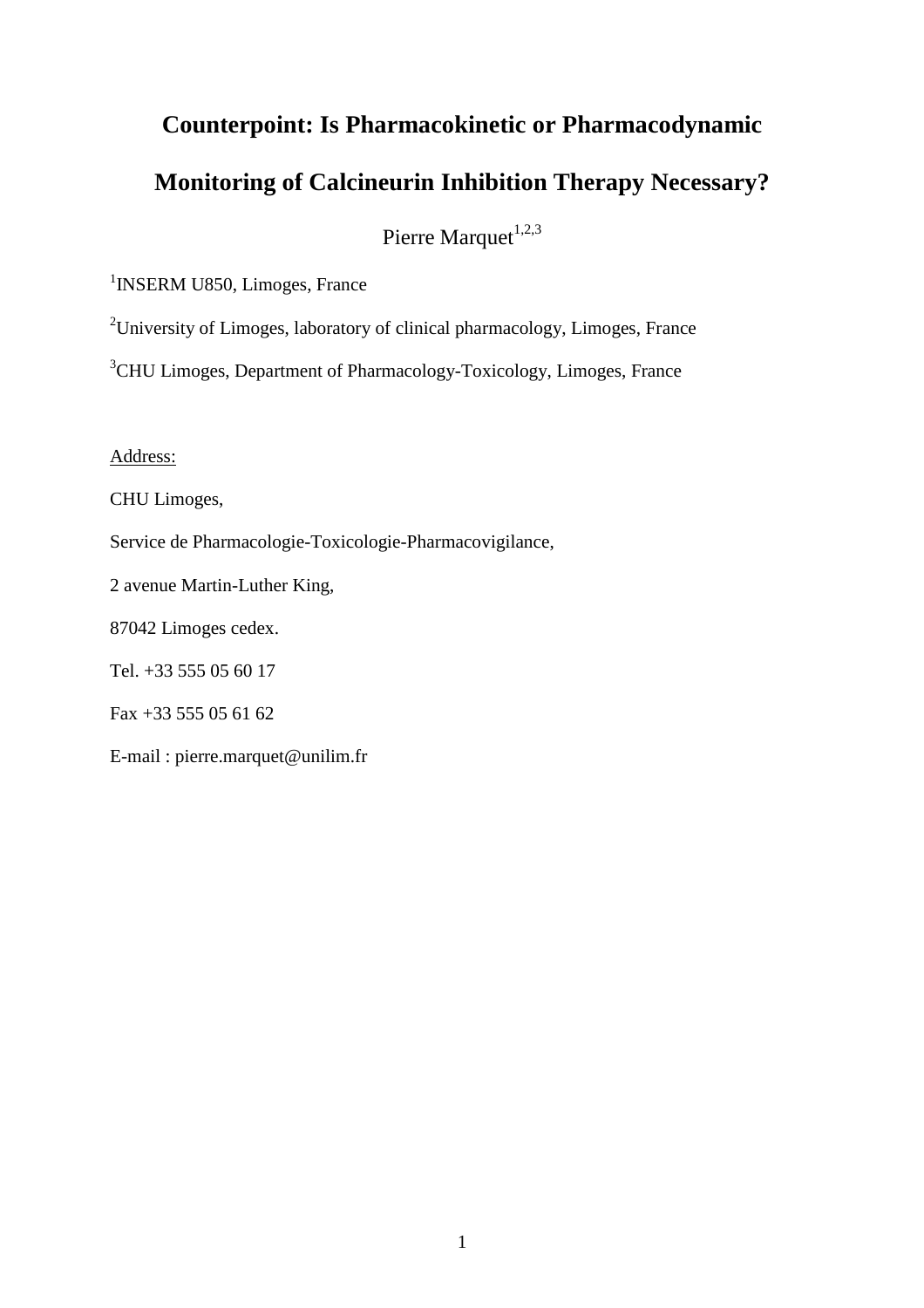Individual dose adjustment of cyclosporine (CsA) or tacrolimus (TAC), which are criticaldose drugs widely used in transplantation, is important not only to prevent acute rejection but also to try and prolong graft (and patient) survival. New therapeutic regimens such as calcineurin inhibitor (CNI) sparing strategies have recently strengthened the need for fine individual dose adjustment of these drugs.

A good treatment-personalization strategy should employ a marker or a set of markers with 1) strong relationships with therapeutic and/or adverse effects; 2) low intra-individual variability; 3) established, and ideally validated, target values; and 4) easy and fast measurement.

So far, dose individualization has mainly been based on pharmacokinetics (PK), which monitors the handling of the drug by the body, but pharmacodynamics (PD), which focuses on the biologic effect of the drug on its target (*1*), might also be useful as a replacement or as an adjunct.

Early on in the use of CsA, pre-dose (trough,  $C_0$ ) concentration monitoring became the standard of care (*2*). However, no trial has been conducted in transplantation to determine whether  $C_0$  monitoring is superior to no therapeutic monitoring with respect to efficacy or toxicity (*2*) and it would not be ethically acceptable now given the obvious improvements brought to transplant patients by TDM. However, it has long been recognized that  $C_0$ monitoring is suboptimal, and retrospective analysis of transplant populations monitored on  $C_0$  has shown that the full inter-dose area under the concentration-time curve (AUC<sub>0-12h</sub>), abbreviated AUCs ( $AUC_{0-6h}$  or  $AUC_{0-4h}$ ), or Cmax has a stronger link with the residual inefficacy or toxicity episodes than  $C_0$ . Because of the impracticability of routine  $AUC_{0-12h}$ monitoring, limited sampling strategies have been proposed as a more practical approach. In 2002, the CONCERT International Consensus Statement even recommended monitoring all *de novo* and maintenance renal and liver transplant recipients with the CsA blood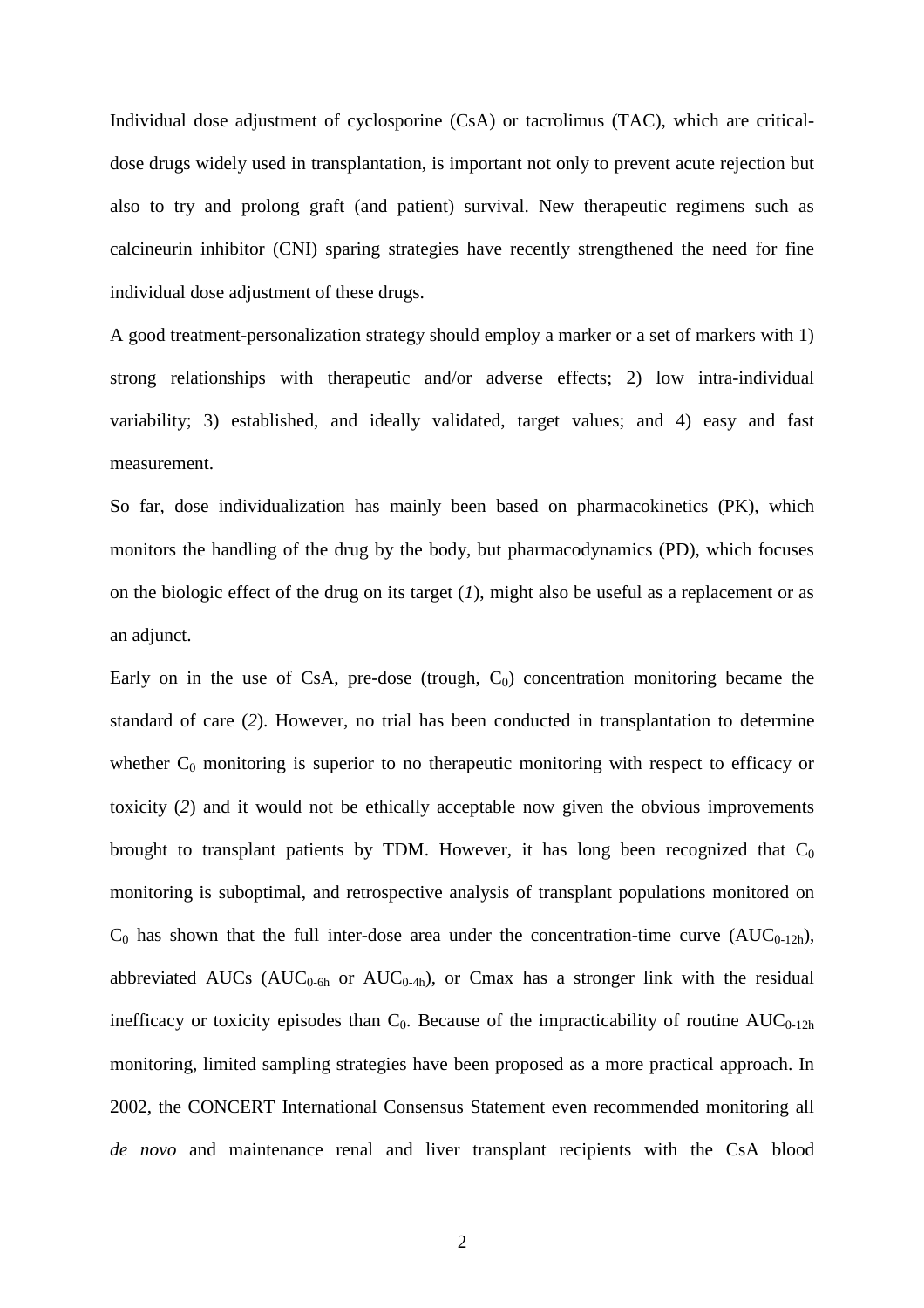concentration measured 2 hours post-dose  $(C_2)$ , based on the findings that  $C_2$  is the best single time-point predictor of  $AUC_{0-4h}$ , which represents the period of greatest inter-individual variability of CsA pharmacokinetics, the best surrogate for Cmax, and which coincides with the period of maximal calcineurin and interleukin-2 (IL2) inhibition (*2,3*). A recent paper critically reviewed the randomized trials comparing  $C_2$  and  $C_0$  monitoring in terms of clinical benefits (*4*). In de novo renal, hepatic, and cardiac transplant recipients the most consistent finding was a higher mean CsA dose in the early postoperative period in  $C_2$  monitored patients, with no significant effect on the rate of acute rejection for a majority of these studies. In stable transplant recipients, the majority of studies showed that  $C_2$  monitoring resulted in a reduction in mean CsA dose, without obvious clinical benefit. Therefore, clinical evidence of the superiority of limited sampling strategies or  $C_2$  over  $C_0$  monitoring is still weak (2).

 $C_0$  monitoring has been standard of care since tacrolimus approval, although its therapeutic ranges have since changed. A recent consensus conference emphasized the lack of concentration-controlled trials investigating the relationships between tacrolimus concentrations and clinical outcome, and from which tacrolimus target blood concentrations could be derived (*5*). However, a large randomized trial demonstrated that a regimen based on TAC with low therapeutic ranges may be advantageous for renal function, allograft survival, and acute rejection rates, as compared with regimens based on low-dose cyclosporine, lowdose sirolimus, or standard-dose cyclosporine without induction (*6*). No randomized trial investigated the efficacy of alternative strategies to TAC  $C_0$  monitoring, such as other time points or  $AUC_{0-12}$  Bayesian estimation. Therefore, although  $C_0$  may not be a good surrogate to TAC inter-dose AUC in all situations, based on the available evidence it is still impossible to conclude whether one particular TDM strategy is more effective than the others (*5*).

CNI concentrations in lymphocytes or in the transplanted organ might better predict efficacy than whole blood concentrations. Preliminary data suggest that in the early post-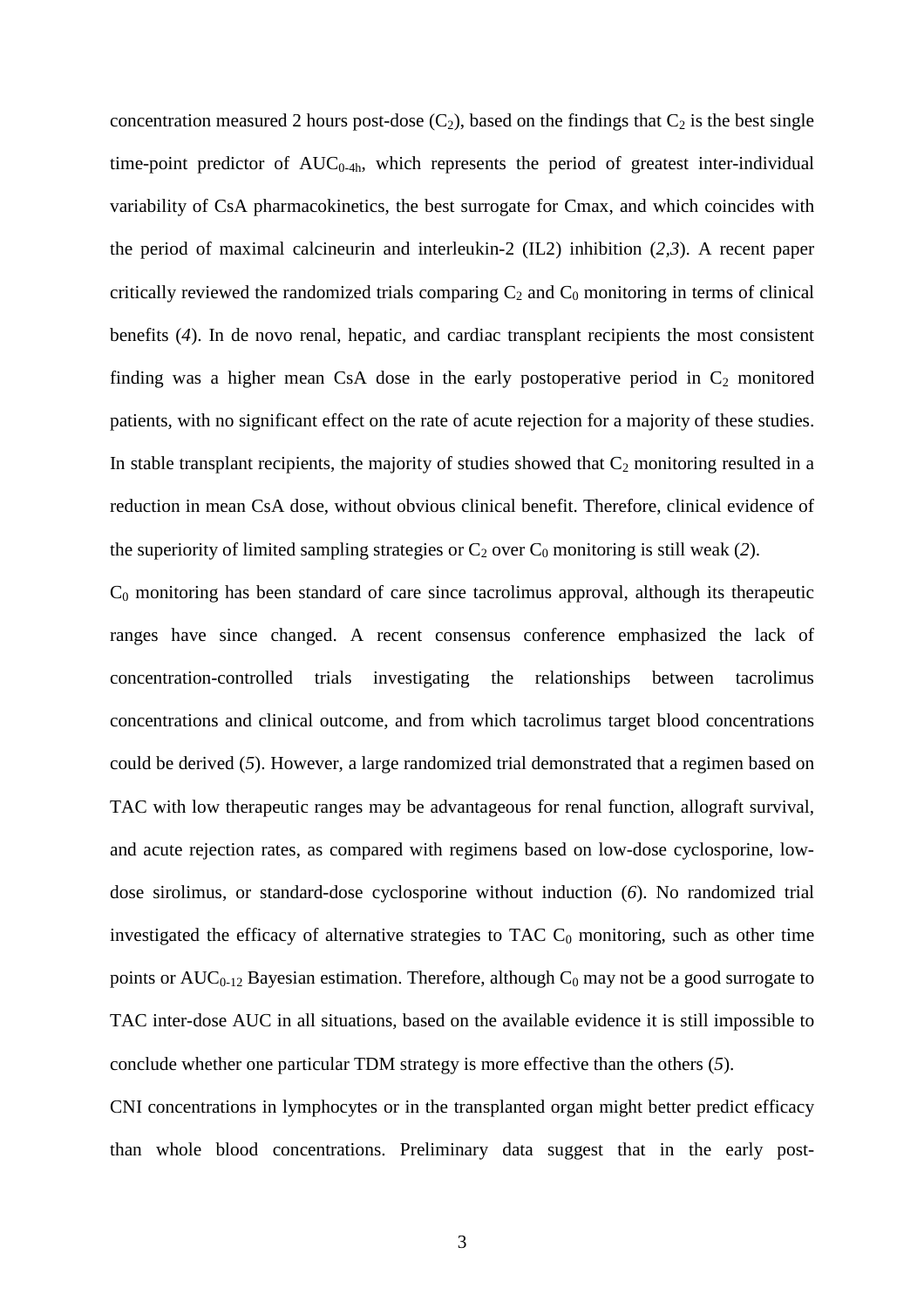transplantation period, CsA intracellular concentrations or  $AUC_{0-12h}$  in peripheral blood mononuclear cells (PBMC) would be lower in patients experiencing acute rejection or would decrease during the week preceding the acute rejection episode, and that TAC concentrations in PBMC would exhibit a very high inter-individual variability (*7*). However, at the present time, the extemporaneous isolation of PBMC from whole blood is laborious, LC-MS/MS is the only technique allowing the measurement of drug concentrations in such small sample volumes (even more so in patients with leucopenia), and these concentrations must be standardized per million cells or using a marker of cell number, all of which are rather imprecise.

Studies in liver transplant recipients receiving TAC or CsA showed that intra-hepatic CNI concentrations were lower in patients with, than in those without, acute rejection, and that there was an excellent correlation of TAC intra-graft concentration with the severity of rejection, contrary to TAC whole blood concentrations (*7*). However, the determination of tissue CNI concentrations is unlikely to make its way into clinical practice (*7*).

CsA and TAC bind to intra-cellular proteins called immunophilins, and the CNIimmunophilin complex then inhibits calcineurin phosphatase activity. Calcineurin is involved in T-cell activation through dephosphorylation of the nuclear factor of activated T-cells (NFAT), enabling its translocation to the nucleus where it binds to the IL2 and interferon-γ (*INF-*γ) gene promoter regions, resulting in an increased secretion of the corresponding cytokines by the lymphocytes. Calcineurin also directly activates the lymphocytes by upregulating the expression of T-cell surface receptors, including the IL-2 receptor α chain CD25 and the transferin receptor CD71.

Different approaches to pharmacodynamic monitoring of CNI therapy have been explored. The absence or weak inhibition of IL2 production in whole blood (*8*) or in CD8+ lymphocytes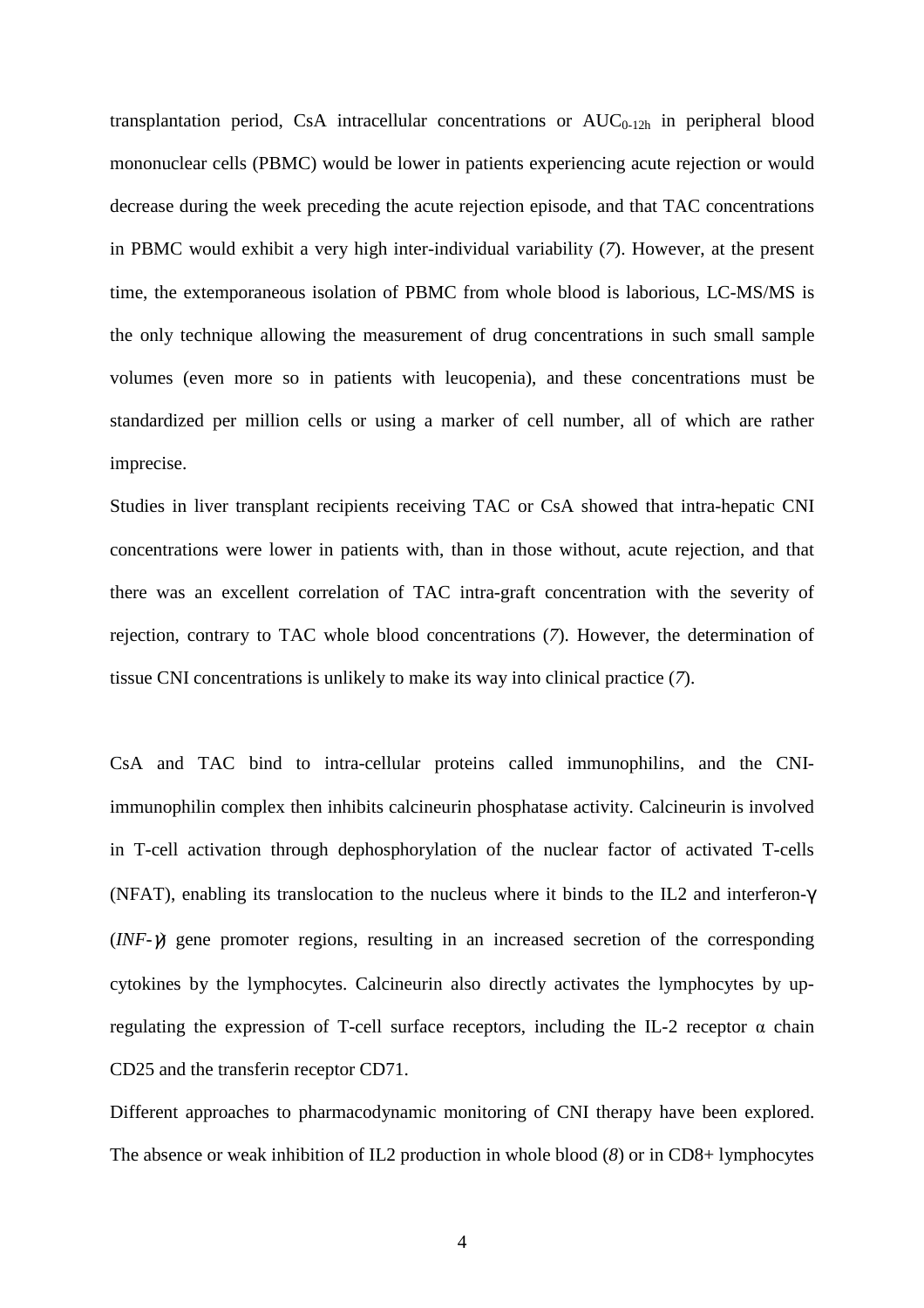(*9*) were described to be linked with a high acute rejection incidence in renal and liver transplant patients, respectively. Also, patients with a high pre-transplantation IL2 secretion were at higher risk of acute rejection after liver transplantation (*9*). However, to our knowledge no attempt has been made so far to try and individualize the CNI dose based on this biomarker.

The inhibition of calcineurin phosphatase activity (CaN) can be measured reproducibly in PBMC isolated by Ficoll density gradient centrifugation. Most studies have shown that CaN correlates with blood CsA concentrations (in particular  $C_2$ ) in kidney transplant patients and with tacrolimus  $C_2$ , but not  $C_0$ , in liver and renal transplantation (10). However, not all studies have found a correlation between CaN and CNI blood concentrations, which might be due to the imprecision of CaN measurement, as well as imprecision of standardization by the number of cells or the protein content. However, the intra-individual variability in CaN in patients on CNI would be much larger than the assay variability, suggesting that PD monitoring should be performed on each occasion in each patient. Unfortunately, calcineurin activity measurement in PBMC currently takes almost 24 hours, which is not practical for routine use.

Pre-dose CaN has been found to be an acceptable surrogate of the area under the CaN-time curve in renal and liver transplantation. Moreover, in both conditions as well as *ex-vivo*, CsA displayed deeper CaN inhibition than TAC (*11*), which is not consistent with the greater *invitro* and clinical immunosuppressive effect of TAC, and suggests that this drug may have another mechanism of action. Anyway, owing to its inhibitory effect on hepatitis C virus replication not shared by TAC, CsA is also suspected to have a secondary mechanism of action. The relationships between CaN and clinical outcome are not clear. Conflicting results were found between CaN and graft-versus-host disease in stem cell graft recipients. In a rather small group of patients on TAC, nephrotoxicity was linked with lower CaN and acute rejection with higher CaN; however, CaN did not seem to be more predictive than  $C_0$  (12).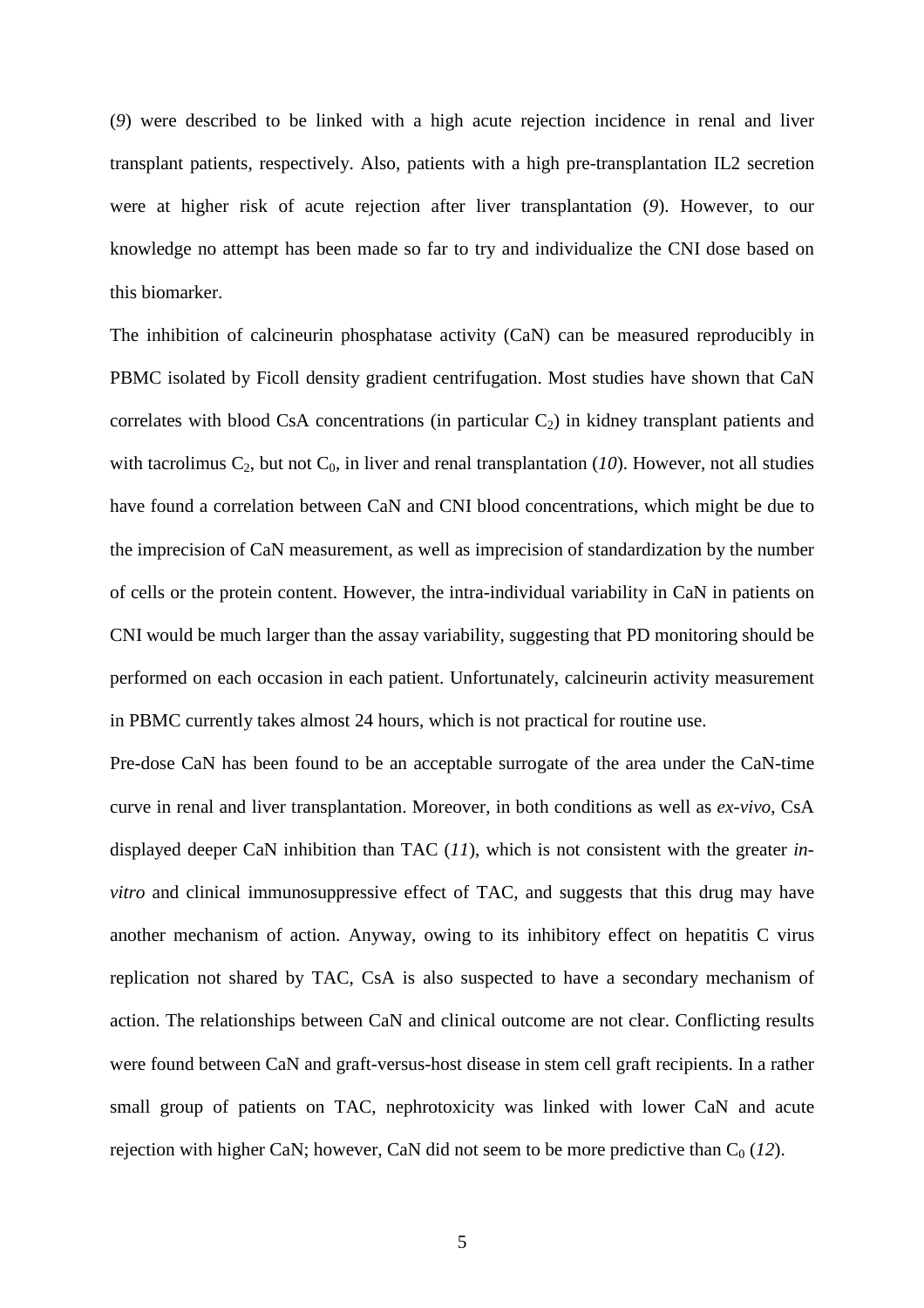More generally, in patients on a CNI, the residual CaN in lymphocytes probably results from their pre-transplant CaN; the degree of activation of T lymphocytes; the intra-lymphocyte concentrations of CNI; and the intrinsic sensitivity of calcineurin to the CNI (*13*). Also, the relationships of enzyme inhibition with biologic function and, eventually, graft outcome remain to be clearly established.

Another approach is to assess, by flow cytometry on T-lymphocytes stimulated in wholeblood cultures, the expression and down-regulation of cell surface markers (e.g., CD25, CD71) as an estimate of cell activation, the percentages of cells expressing intracellular cytokines (IL2, TNFα, INFγ) as an indicator of T-cell function, and T-cell proliferation (*1*). In liver transplant recipients on CsA or TAC, pre-transplantation IL2 expression by CD8+ T cells (but not calcineurin activity) was higher in patients who subsequently developed acute rejection (*9*). The same was true for intra-cellular IL2 at the time of the rejection episode, and a positive correlation was found between the percentage of IL2 expressing T cells and calcineurin activity. TNF $\alpha$  and IL2 expression correlates with transplant patients' age, and in healthy volunteers lymphocyte proliferation is higher in women (*14*), suggesting that a variety of factors can influence these biomarkers, many of which have probably not been investigated yet.

Interestingly, T-lymphocyte activation and proliferation are not specifically linked with CNI effects as they are also affected by IMPDH or mTOR inhibition. Consequently, these tests might be used as markers of cellular immunosuppression rather than as markers of CNI effects, provided that their link with acute rejection and/or graft function is further demonstrated. However, such flow cytometry tests are still expensive, laborious, lengthy (up to 3-day incubation), and require that blood samples be analyzed within 24 hours of collection, which is far from being routinely applicable.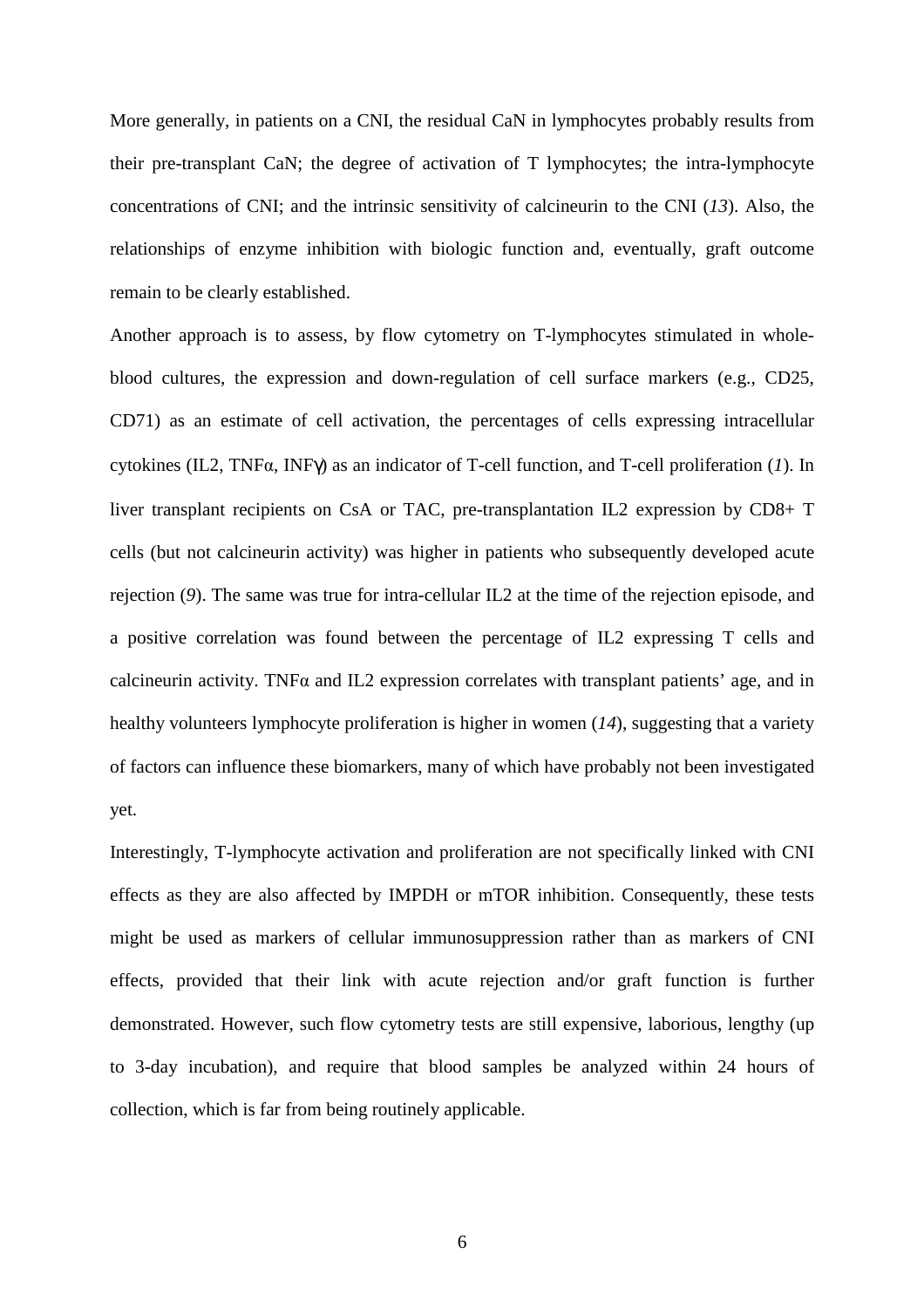Finally, the detection and quantification by real-time PCR of mRNAs encoding inflammatory cytokines following *ex-vivo* cell activation might be used to monitor T-cell response. A weak expression of the NFAT-regulated *IL2*, *INF*γ, and *GM-CSF* genes was closely linked with the frequency of infections and cancer in kidney transplant recipients on CsA (*15*). In patients with CsA dose tapering, expression of the same genes measured at 2 hours post-dose significantly increased after CsA dose reduction (*16*). However, the superiority of gene expression measurement over classic therapeutic drug monitoring has not been demonstrated. Such methods still need to be tested for their clinical pertinence (*1*).

To summarize the data, immunosuppression biomarkers have sometimes exhibited association with CNI exposure and/or clinical outcome, but the best parameters and methods to measure immune cell function in a fast and cost-effective way have still to be defined (*1*). All these tests suffer from long and cumbersome work-up and none have been validated prospectively by comparison to traditional TDM so far, nor used in clinical practice. The relationships between enzyme inhibition and biologic function, T-cell function and cellular rejection, acute graft rejection and graft function or survival (Figure 1) are probably not straightforward and need to be investigated in large patient populations before PD monitoring can be considered for individual dose adjustment.

In conclusion, PK monitoring of cyclosporine and tacrolimus has been improved over the years by a try-and-error process. Although formal clinical evidence is weak, TAC monitored on  $C_0$  and/or CsA monitored on  $C_2$  have become the basis of immunosuppression in most countries, associated with very low rejection rates during the first year post-transplant. However, it could possibly (and in the present era of CNI minimization, may need to) be improved further by means of more sophisticated approaches, such as AUC Bayesian estimation, preferably after validation by randomized prospective trials. Treatment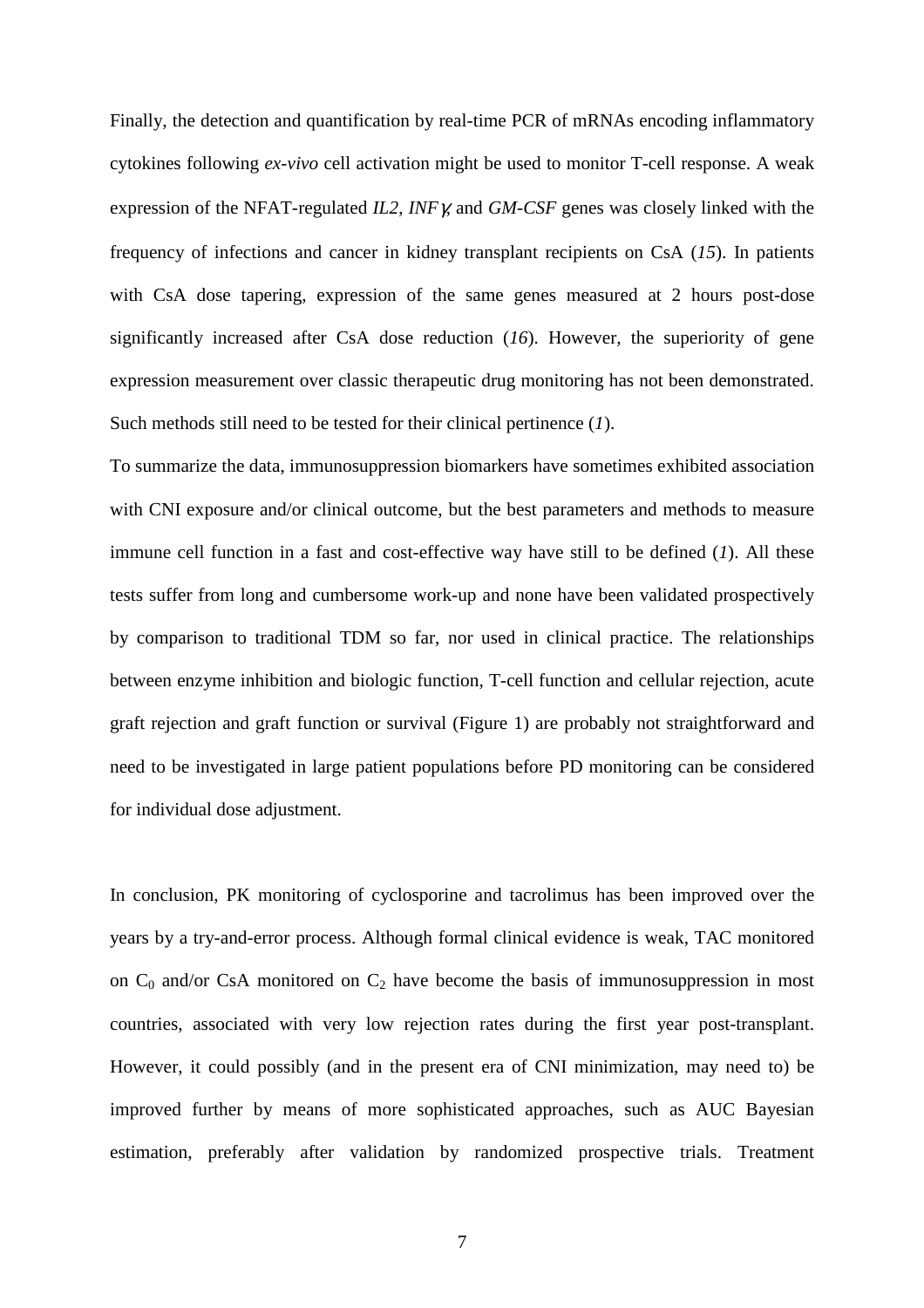personalization in transplantation may ultimately rely on the choice of the best drugs and the best starting doses using pre-transplant pharmacodynamic and/or pharmacogenetic tests, as well as on post-transplant pharmacokinetic and pharmacodynamic monitoring to compensate for post-transplantation changes, environmental factors and intra-individual variability (*13*). However, clinical evidence in favor of CNI PD monitoring is currently at the lowest level and clinical experience is close to nil. Before it can be envisaged as a treatment personalization tool in organ transplantation, many questions still have to be answered, starting with the best marker of immunity to use, the influence of the physiological changes and immune system stimulation occurring post-transplantation, the effects of each immunosuppressive drug and their combinations on these biomarkers, and leading up to the relationships between such markers and clinical outcome. Continued efforts should also be made for a better understanding of the impact of pharmacogenetics on immunosuppressant benefit/risk ratio.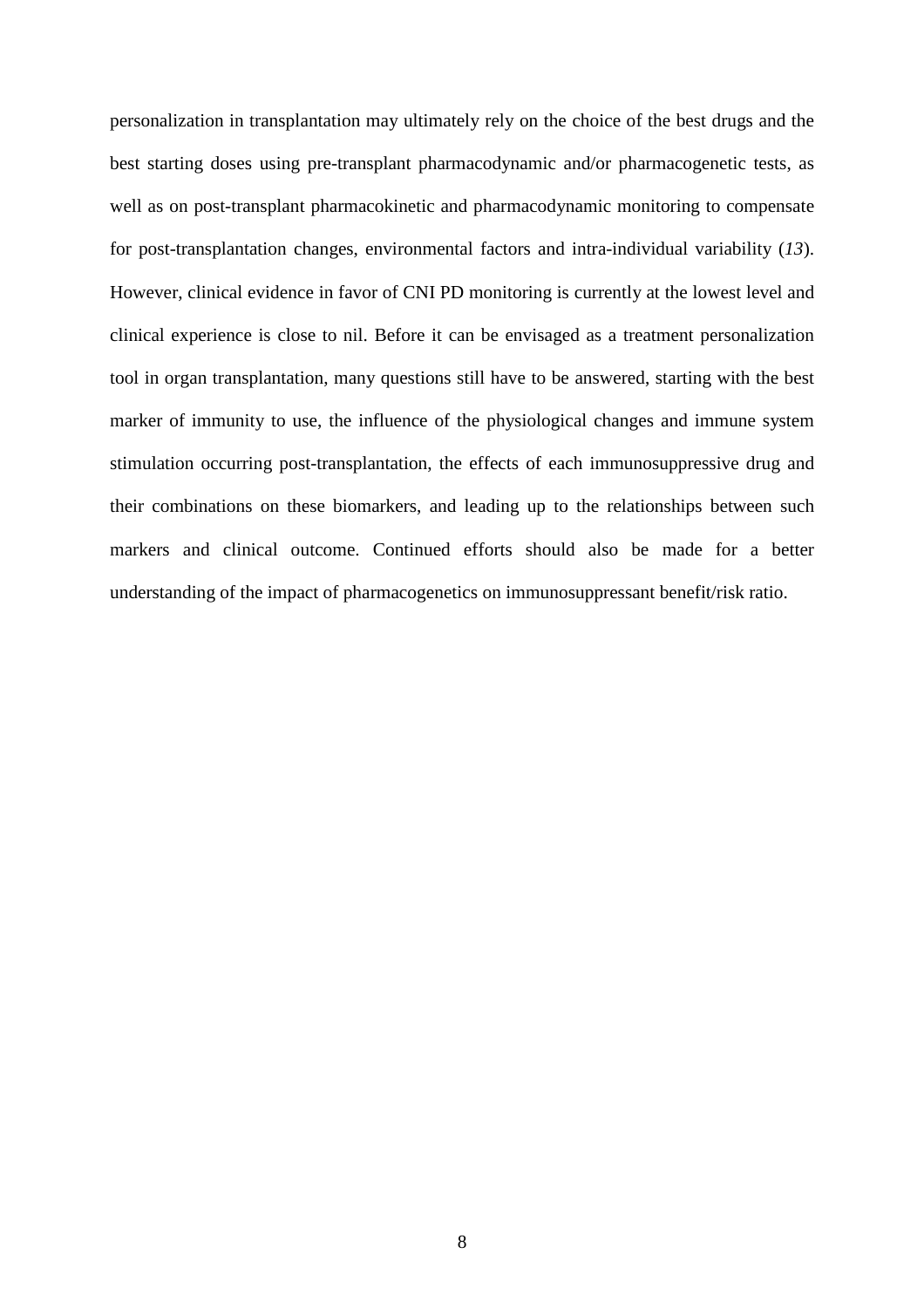#### **References**

- 1. Burkhart C, Heusser C, Morris RE, Raulf F, Weckbecker G, Weitz-Schmidt G, et al. Pharmacodynamics in the development of new immunosuppressive drugs. Ther Drug Monit 2004;26(6):588-92.
- 2. Marin JG, Levine M, Ensom MH. Is C2 monitoring or another limited sampling strategy superior to C0 monitoring in improving clinical outcomes in adult liver transplant recipients? Ther Drug Monit 2006;28(5):637-42.
- 3. Levy G, Thervet E, Lake J, Uchida K; Consensus on Neoral C(2): Expert Review in Transplantation (CONCERT) Group. Patient management by Neoral C(2) monitoring: an international consensus statement. Transplantation 2002;73(9 Suppl):S12-8.
- 4. Knight SR, Morris PJ. The clinical benefits of cyclosporine C2-level monitoring: a systematic review. Transplantation 2007;83(12):1525-35.
- 5. Wallemacq P, Armstrong VW, Brunet M, Haufroid V, Holt DW, Johnston A, et al. Opportunities to optimize tacrolimus therapy in solid organ transplantation: report of the European consensus conference. Ther Drug Monit 2009;31(2):139-52.
- 6. Ekberg H, Tedesco-Silva H, Demirbas A, Vítko S, Nashan B, Gürkan A, et al. Reduced exposure to calcineurin inhibitors in renal transplantation. N Engl J Med 2007;357(25):2562-75.
- 7. de Jonge H, Naesens M, Kuypers DR. New insights into the pharmacokinetics and pharmacodynamics of the calcineurin inhibitors and mycophenolic acid: possible consequences for therapeutic drug monitoring in solid organ transplantation. Ther Drug Monit 2009;31(4):416-35.
- 8. Stein CM, Murray JJ, Wood AJ. Inhibition of stimulated interleukin-2 production in whole blood: a practical measure of cyclosporine effect. Clin Chem 1999;45(9):1477-84.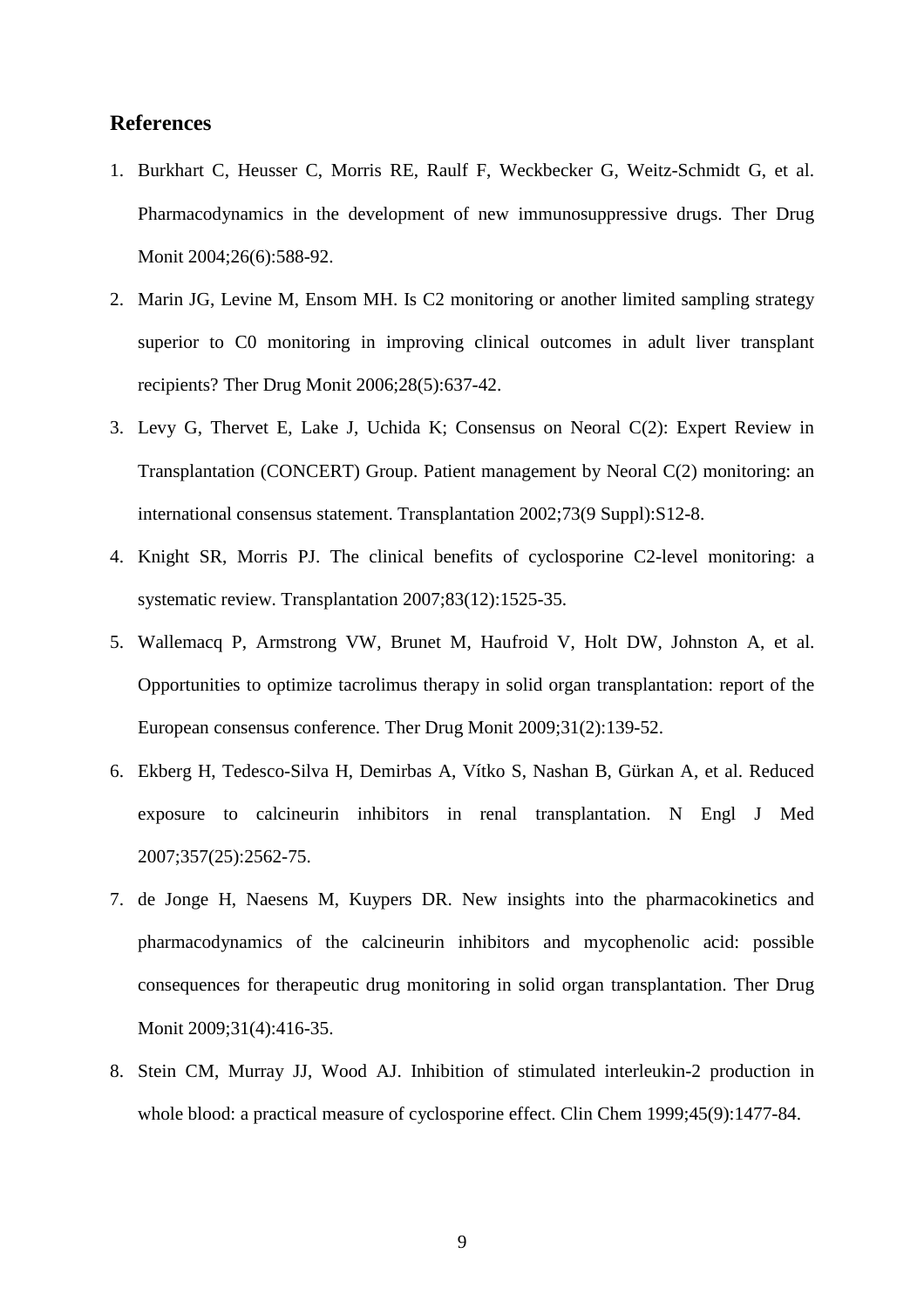- 9. Boleslawski E, Conti F, Sanquer S, Podevin P, Chouzenoux S, Batteux F, et al. Defective inhibition of peripheral CD8+ T cell IL-2 production by anti-calcineurin drugs during acute liver allograft rejection. Transplantation 2004;77:1815-20.
- 10. Yano I. Pharmacodynamic monitoring of calcineurin phosphatase activity in transplant patients treated with calcineurin inhibitors. Drug Metab Pharmacokinet 2008;23(3):150-7.
- 11. Blanchet B, Hulin A, Ghaleh B, Giraudier S, Jouault H, Astier A. Distribution of calcineurin activity in blood cell fractions and impact of tacrolimus inhibition. Fundam Clin Pharmacol 2006;20:137-44.
- 12. Fukudo M, Yano I, Masuda S, Fukatsu S, Katsura T, Ogura Y, et al. Pharmacodynamic analysis of tacrolimus and cyclosporine in living-donor liver transplant patients. Clin Pharmacol Ther 2005;78(2):168-81.
- 13. Marquet P. Pretransplantation calcineurin activity: towards individualized therapy? Liver Int 2009;29(10):1454-6.
- 14. Böhler T, Canivet C, Nguyen PN, Galvani S, Thomsen M, Durand D, et al. Cytokines correlate with age in healthy volunteers, dialysis patients and kidney-transplant patients. Cytokine 2009;45(3):169-73.
- 15. Sommerer C, Konstandin M, Dengler T, Schmidt J, Meuer S, Zeier M, et al. Pharmacodynamic monitoring of cyclosporine a in renal allograft recipients shows a quantitative relationship between immunosuppression and the occurrence of recurrent infections and malignancies. Transplantation 2006;82(10):1280-5.
- 16. Sommerer C, Giese T, Schmidt J, Meuer S, Zeier M. Ciclosporin A tapering monitored by NFAT-regulated gene expression: a new concept of individual immunosuppression. Transplantation 2008;85(1):15-21.